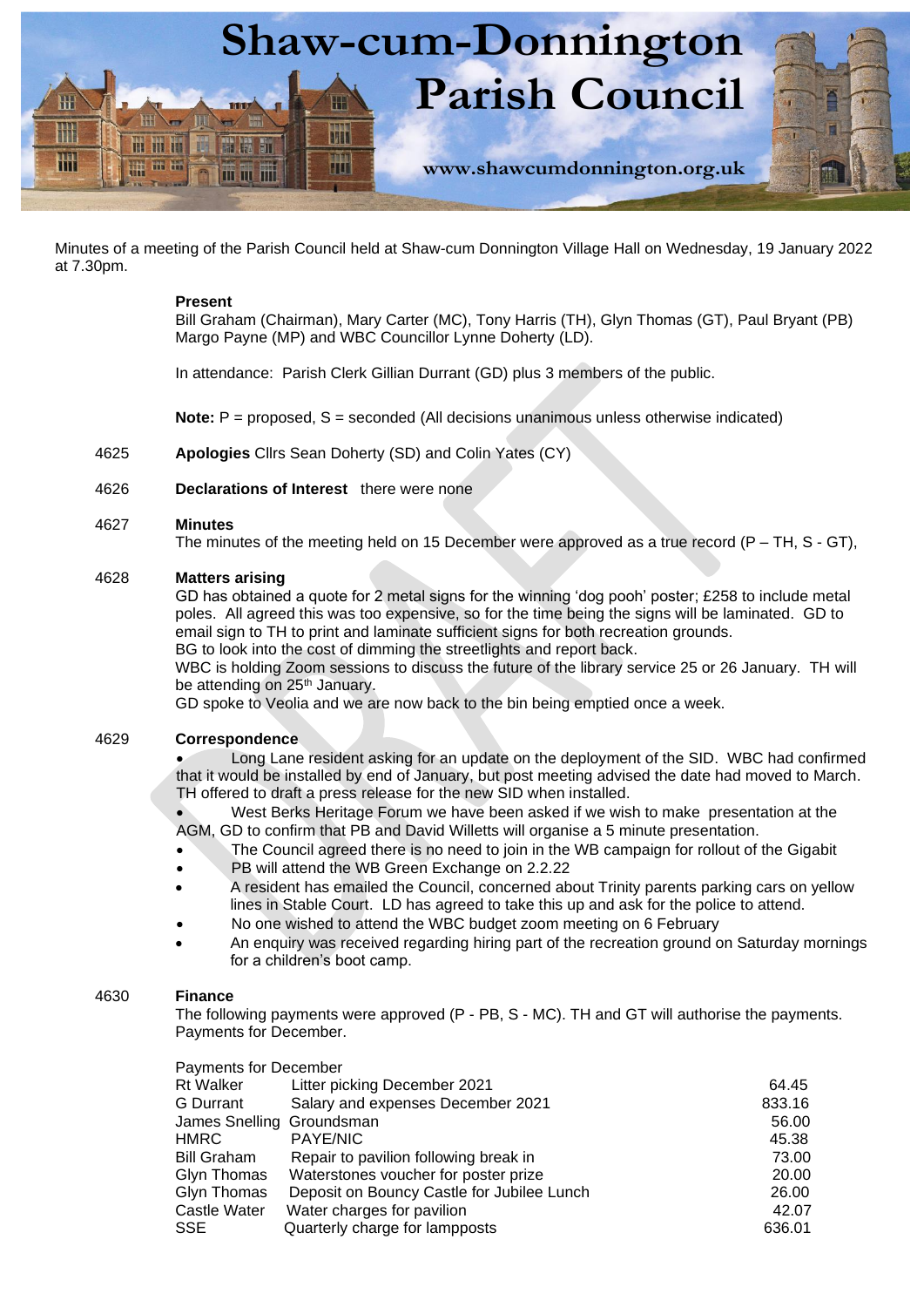| <b>SLCC</b><br>Lib Dems | <b>Annual Subscription</b><br><b>Printing Christmas Letter</b>    | 183.00<br>92.00 |
|-------------------------|-------------------------------------------------------------------|-----------------|
| <b>Bill Graham</b>      | Ionos Annual Fee                                                  | 216.00          |
| NEST (DD)               | Clerk's pension December                                          | 122.92          |
| Veolia (DD)             | Bin emptying December 2021                                        | 72.77           |
|                         |                                                                   | £2,482.76       |
|                         | Total payments authorised for December (excluding Direct Debits): | £2,287.07       |

It was agreed to set up a new Direct Debit mandate for Castle Water payments (P - MC, S - GT).

Contribution to WBC library services of £1,600 for 2021-22 which is in the budget (P - PB, S - MP) TH voted against, and GT abstained.

The 2022/23 budget was considered. The precept of £47,000 was approved (P - PB, S - BG).

#### 4631 **District Councillors' Reports**

Lynne Doherty reported that WBC was focussing on booster vaccinations. Covid numbers peaked here on 4 January with 1,600 people in the district with Covid. Currently we have 839 with Covid in the district. Everyone in ICUs from the district is unvaccinated. Additional grants for hospitality businesses have been distributed. The green waste service was suspended for a week because of the lack of staff at Veolia. There will be a change to waste collection days in February.

A household grant was distributed to those in need before Christmas. Free bus travel to support Christmas shopping, instead of free parking, was implemented. The Health and Wellbeing Board annual conference is taking place this Friday 10am – 12.30pm. WBC has received a planning application for the Pilgrims Guest House to become a care home, in addition to the HMO application already being considered. LD asked the parish council to consider adding a bin to The Castle pub car park. LD will share an email from a local resident who was kindly litter picking this car park recently, so BG can thank her. LD offered to help with the Jubilee event and the litter pick. LD has chased WBC re the trees on Shaw Hill footpath.

# 4632 **Planning**

- a. Applications
- 1. 21/03183/LBC2 Church End, Church Rd, replacement of unauthorised roof and UPVC windows No objection (P - PB, S - BG)
- 2. 21/03178/HOUSE Red Farmhouse, Long Lane, Garage and Home Office No objection but condition that the new annex cannot be a separate dwelling (P - BG, S - BG )
- 3. 21/03232/HOUSE Field View, Grange Farm, Long Lane, variation of lighting in ground floor extension No objection (P - PB, S - BG)
- 4. 22/00003/HOUSE 4 Whitefields Cottages, Oxford Road, new front porch etc. No objection (P PB, S - BG)
- b. Decisions
- 1. 21/02683/HOUSE St Annes, Love Lane, new dormers and garage conversion Approved.
- 2. 21/01485/COND4 Land adjacent to Hilltop reserved conditions Approved.
- 3. 21/02756/HOUSE 66 Kingsley Close, new wet room and disabled vehicle access Approved.

# 4634 **Amenities**

- a. Fundraising for a new defibrillator at the Cricket Pavilion. Members approved the application to the Good Exchange. GD to finalise the application and to send Mary the link to the Good Exchange for publicity
- b. GD reported on the progress of plans for the wildflower meadow at Owen Road Field. GD to look again at the wording for a letter to the public for distribution. GD to find out if yellow rattle will effectively eliminate the rye grass to enable the wildflowers to grow well.

#### 4635 **Community Steering Group**

The next meeting will be on Monday 24 January. GT as chair will invite the two Village Hall reps to this meeting. GD to acquire the Land Registry entry for the Village Hall.

#### 4636 **Welcome Pack for new residents**

GT was praised for writing a comprehensive welcome pack for residents of the new housing estate, incorporating comments from various members of the community. GT has obtained a quote from Ostrich Print for £95 to print 100 glossy A4 booklets. GT will add our copyright to the document and approach the developers again for a contribution.

Members approved the payment of £95 (P - GT, S - TH)